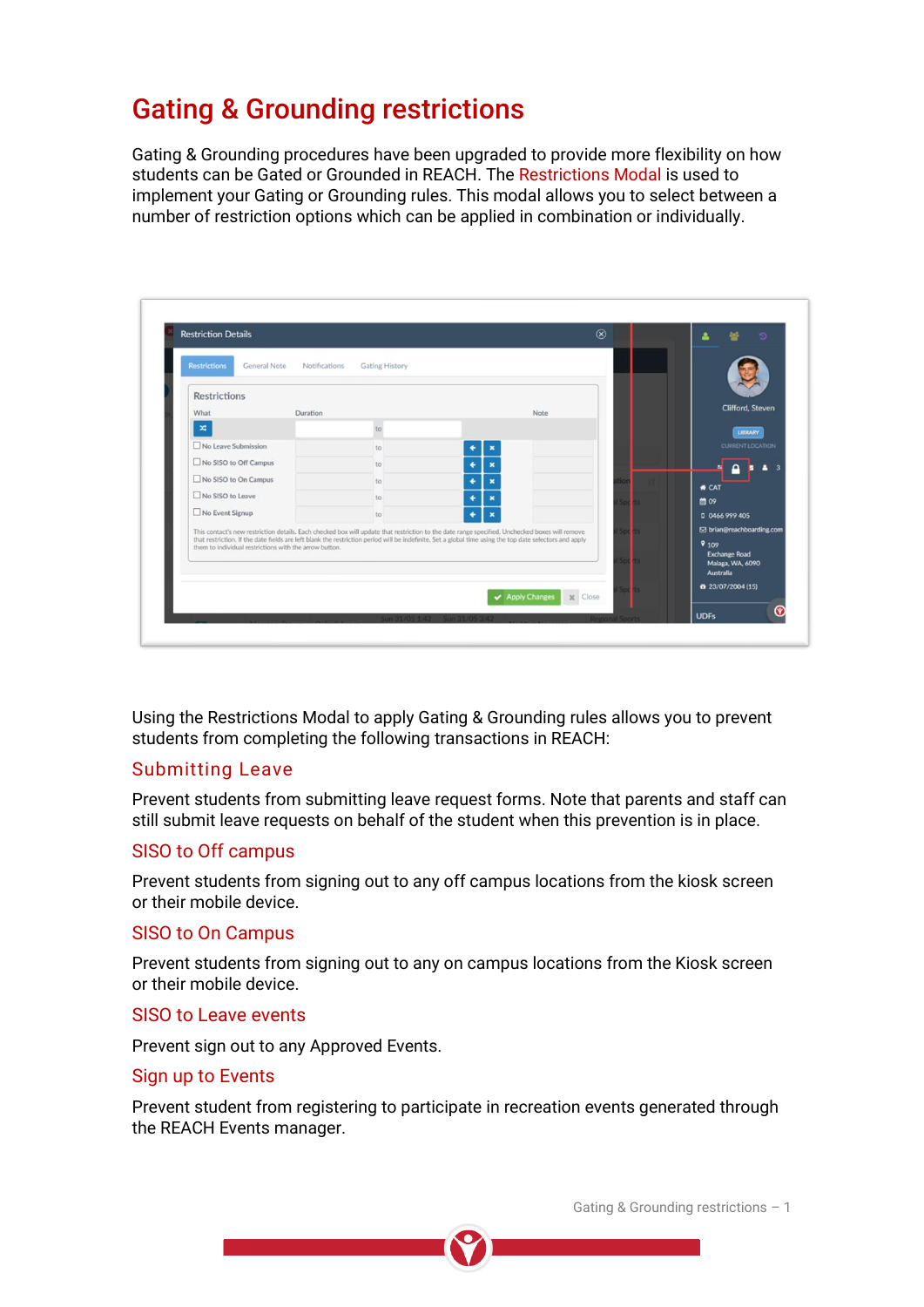### Staff and Parents can override restrictions

Restrictions apply to student accounts and student kiosk screens. Staff can override these restrictions through their staff account and, in the case of submitting leave requests, parents are still able to submit leave.

### Gated Symbol displayed

When a student is Gated or Grounded symbols will appear to identify this for staff.

- 1. The Restrictions icon on the student's sidebar profile will turn red
- 2. A restrictions icon will appear on the student's image in the Kiosk screen





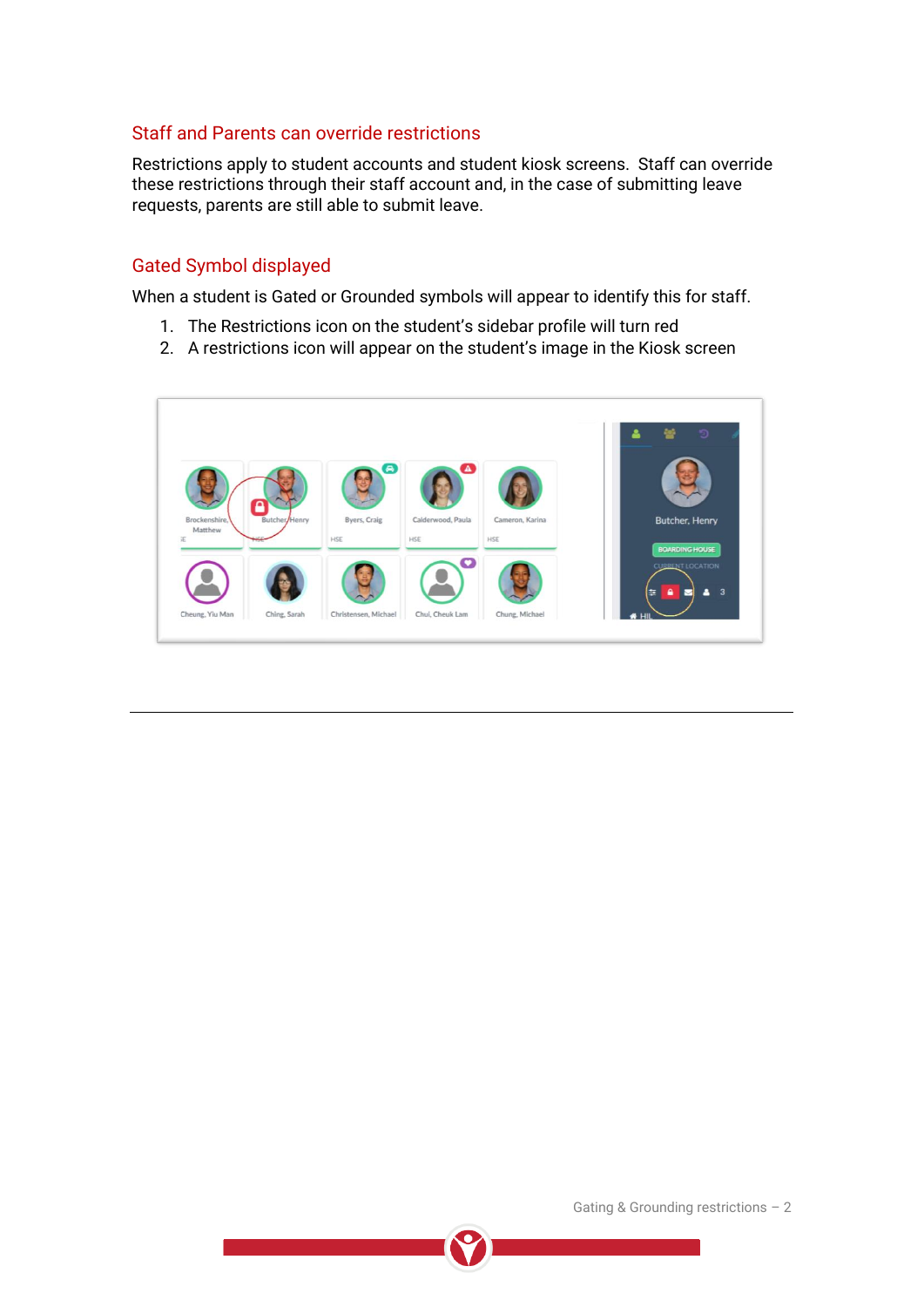# How to access the Restrictons Modal

Applying Gating or Grounding restrictions is done using the Restrictions modal which can be activated from two places;

- 1. By clicking the restrictions symbol on the student sidebar, or
- 2. By clicking on the Gating field in the student's profile (Security tab)

|                                                                | Save <b>E</b> Save And Close                                                      | <b>自</b> Delete<br>x Cancel                                                                                                          | Ð                                                 |
|----------------------------------------------------------------|-----------------------------------------------------------------------------------|--------------------------------------------------------------------------------------------------------------------------------------|---------------------------------------------------|
|                                                                | <b>Security</b><br>Personal<br><b>Address</b><br>Wellbeing<br>Identifiers<br>Medi | Metadata<br>Associations<br>Groups<br>Photo<br>Accessibility<br>User Defined                                                         |                                                   |
| Butcher, Henry<br>Boarder                                      | <b>Sticky Notes</b><br>Documents<br>Quotas                                        |                                                                                                                                      | <b>Butcher, Henry</b>                             |
| 200                                                            | Role*                                                                             | Username                                                                                                                             | <b>BOARDING HOUSE</b>                             |
| <b>Reset Password</b>                                          | Boarder                                                                           | henrybutcher                                                                                                                         | <b>CURRENT LOCATION</b>                           |
| <b>Send Welcome Email</b>                                      | Determines what type of role this contact will<br>play within REACH.              | Leave this field empty if you wish to delete their<br>login. This allows you to assign that login to<br>another contact if you wish. | 18                                                |
| <b>Generate Assisted Login Tok</b><br>Send Welcome Wizard Link | Password                                                                          | Confirm Password                                                                                                                     | # HIL<br>曲 12                                     |
|                                                                | PIN                                                                               | Gated <sup>O</sup>                                                                                                                   | 0 0419 988938<br><b>⊠</b> brian@reachboarding.com |
| W Malaga, WA, Australia                                        |                                                                                   | <b>A</b> Edit Gating Status                                                                                                          | 9106                                              |

### Determine which staff can access the Restrictions Modal

You can control which staff members are permitted to apply restrictions to students in the Accessibility settings of your user profiles.

The permission can be applied to an entire role type (eg: House Supervisors) by setting the Base Security Permission for the Role it can be managed on an individual user's profile through their personal Accessibility settings.

The specific setting is in the **People Management Permission Settings**

|                                      | Save Save And Close<br><b>x</b> Cancel<br><b>會</b> Delete                                                                                                                                                                                                 |
|--------------------------------------|-----------------------------------------------------------------------------------------------------------------------------------------------------------------------------------------------------------------------------------------------------------|
| Johnstone, Alexander                 | Personal<br><b>Address</b><br>Metadata<br>Associations<br><b>Groups Managed</b><br>Identifiers<br>Security<br>Groups<br><b>Accessibility</b><br>Medical<br>Wellbeing<br>Photo<br><b>User Defined</b><br><b>Sticky Notes</b><br>Quotas<br><b>Documents</b> |
| Head of House<br>Σ                   | PEOPLE MANAGEMENT [35/35]                                                                                                                                                                                                                                 |
| <b>Reset Password</b>                | Is the user able to activate gating/campus restricted on boarders (EDIT_GATING)                                                                                                                                                                           |
|                                      | $\Box$ Is the user able to see the People Management Menu Item ( $MM$ VIS PM)                                                                                                                                                                             |
| <b>Send Welcome Email</b>            | Is the user able to see the View Boarders menu item in the People Management Menu Item<br>(MM_VIS_PM_BOARDERS)                                                                                                                                            |
| <b>Generate Assisted Login Token</b> |                                                                                                                                                                                                                                                           |

• Can the user activate Boarder Restrictions *(EDIT\_RESTRICTIONS)*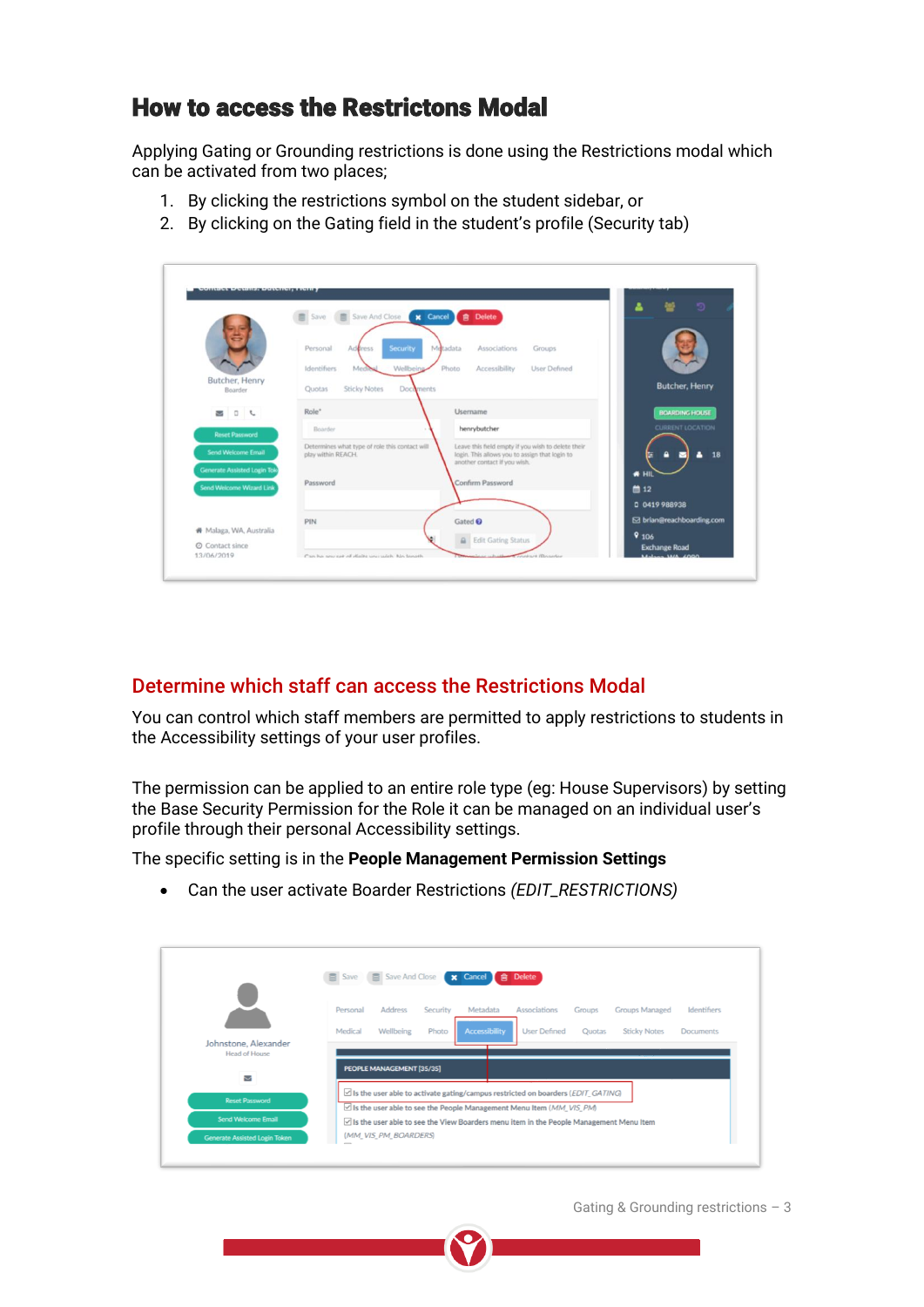# How to use the Restrictions Modal to Gate or Ground students

Gating or Grounding students is done on the Restrictions Modal which allows you to apply multiple restrictions in combination or individually depending on the protocols that you implement in your operations.

| <b>Restrictions</b><br><b>General Note</b>                                                                                                                                                                                                                                                                                                                          | <b>Notifications</b><br>з | <b>Gating History</b> |                   |             |
|---------------------------------------------------------------------------------------------------------------------------------------------------------------------------------------------------------------------------------------------------------------------------------------------------------------------------------------------------------------------|---------------------------|-----------------------|-------------------|-------------|
| <b>Restrictions</b>                                                                                                                                                                                                                                                                                                                                                 |                           |                       |                   |             |
| What                                                                                                                                                                                                                                                                                                                                                                | <b>Duration</b>           |                       |                   | <b>Note</b> |
| <b>x</b>                                                                                                                                                                                                                                                                                                                                                            |                           | to                    |                   |             |
| No Leave Submission                                                                                                                                                                                                                                                                                                                                                 |                           | to                    | ×                 |             |
| No SISO to Off Campus                                                                                                                                                                                                                                                                                                                                               |                           | to                    | $\mathbf{x}$<br>← |             |
| No SISO to On Campus                                                                                                                                                                                                                                                                                                                                                |                           | to                    | ←<br>$\mathbf x$  |             |
| No SISO to Leave                                                                                                                                                                                                                                                                                                                                                    |                           | to                    | ←<br>$\mathbf{x}$ |             |
| No Event Signup                                                                                                                                                                                                                                                                                                                                                     |                           | to                    | $\mathbf{x}$<br>ı |             |
| This contact's new restriction details. Each checked box will update that restriction to the date range specified. Unchecked boxes will remove<br>that restriction. If the date fields are left blank the restriction period will be indefinite. Set a global time using the top date selectors and apply<br>them to individual restrictions with the arrow button. |                           |                       |                   |             |

- 1. Restrictions Applying your dates and restriction types
- 2. General Notes The note that is saved as part of the pastoral record on the student's profile. This note is also the note that will be shared with students, parents and staff.
- 3. Notifications Who you send the General Notes message to
- 4. Gating History A view of the restrictions history for the student

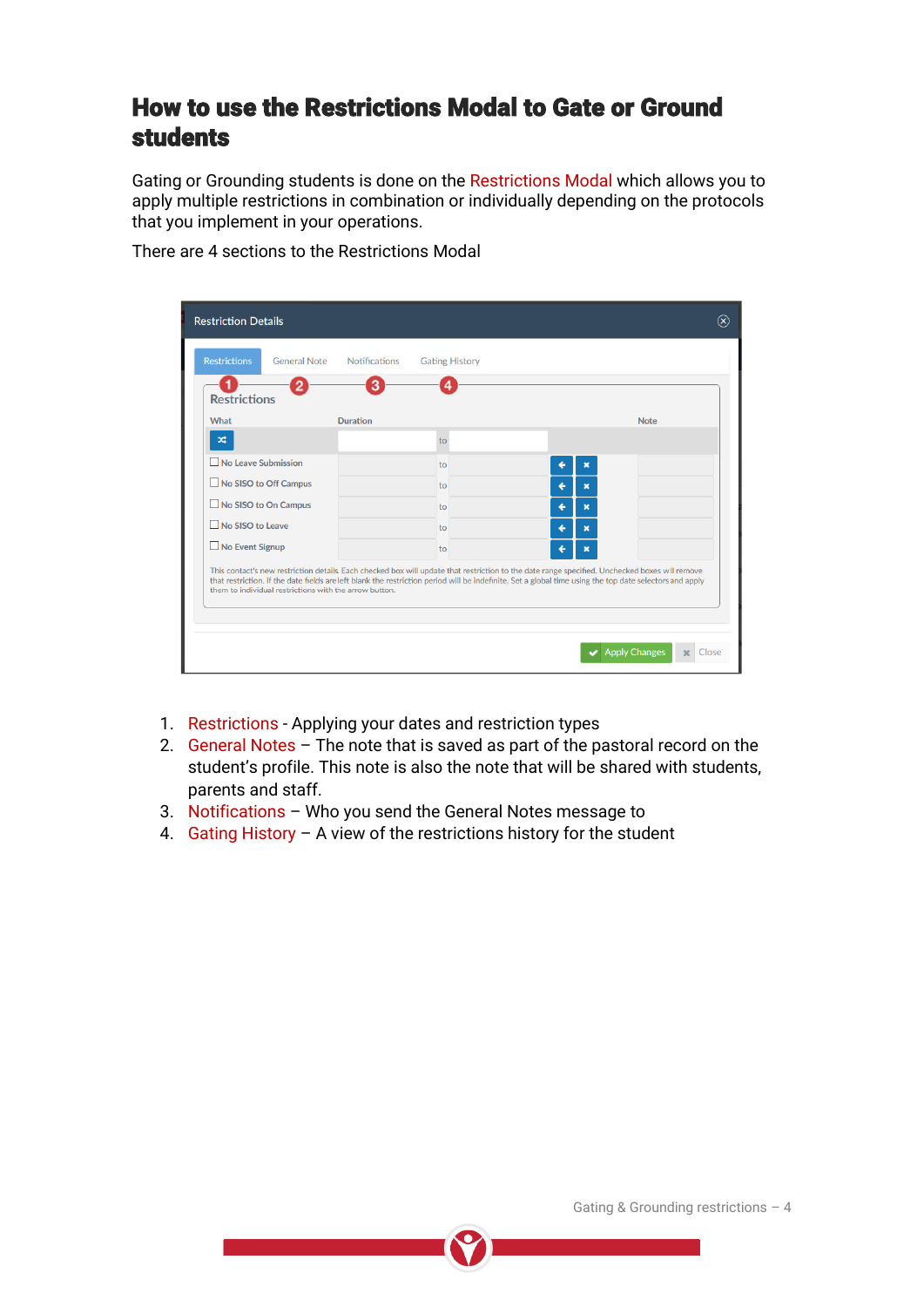### 1. Restrictions Tab - Applying your restrictions

The Restrictions Tab provides the range of restrictions that you have available to implement. It will also display and current restrictions that may already be in place.

| What                                                                                                                                                                                                                                                                                                                                                                | Duration         |    |                  |                  |   | Ref.          |
|---------------------------------------------------------------------------------------------------------------------------------------------------------------------------------------------------------------------------------------------------------------------------------------------------------------------------------------------------------------------|------------------|----|------------------|------------------|---|---------------|
| $\mathbf{2}$<br>x                                                                                                                                                                                                                                                                                                                                                   | 01/06/2020 07:00 | to | 07/06/2020 07:00 |                  |   |               |
| X No Leave Submission                                                                                                                                                                                                                                                                                                                                               | 01/06/2020 07:00 | to | 08/06/2020 07:00 | ×                |   | Event no show |
| No SISO to Off Campus                                                                                                                                                                                                                                                                                                                                               | 31/05/20 20:00   | to | 01/06/2020 23:59 | ←<br>×           | 3 | Late return   |
| No SISO to On Campus                                                                                                                                                                                                                                                                                                                                                |                  | to |                  | ×                |   |               |
| No SISO to Leave                                                                                                                                                                                                                                                                                                                                                    |                  | to |                  | ←<br>$\mathbf x$ |   |               |
| No Event Signup                                                                                                                                                                                                                                                                                                                                                     | 01/06/2020 07:00 | to | 08/06/2020 07:00 | ×                |   | Event no show |
| This contact's new restriction details. Each checked box will update that restriction to the date range specified. Unchecked boxes will remove<br>that restriction. If the date fields are left blank the restriction period will be indefinite. Set a global time using the top date selectors and apply<br>them to individual restrictions with the arrow button. |                  |    |                  |                  |   |               |



Set the Date Range for the restriction that you want to apply.

• *Note that leaving the end time blank will implement an indefinite restriction with no expiry time.*



 Select which restrictions you want to apply the Date/Time Range to using the selection boxes. Selected item fields will turn white when selected.

• Note that any existing restrictions will already appear in the display screen however you can select an existing restriction and apply your current Date/Time range the existing restriction in order to extend it or replace it.



 Apply the Date/Time range set by clicking on the Row Arrow for the restrictions  $\overline{3}$  that you want to apply.



Provide a quick Reference note if you want to have a quick reference for the action.

• The quick reference note is not the note message that will be shared with the student, parents and staff. This note is for quick reference in case you or other staff open the Restrictions Modal before it expires, allowing your to quickly understand why the restriction was applied without having to reference the restriction pastoral record.

You will **APPLY** the restriction from this screen also once your Note and Notifictions settings have been set.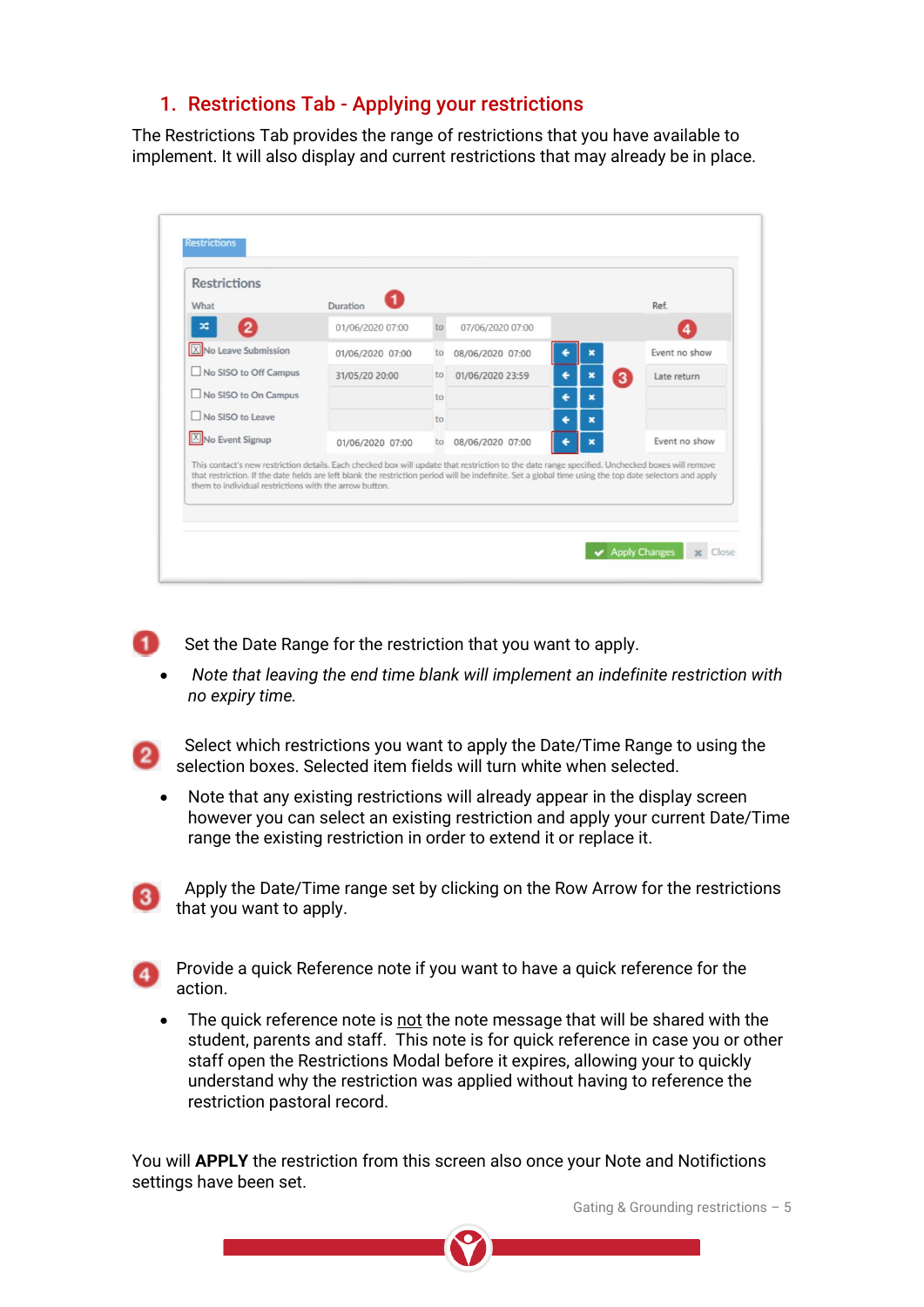## 2. General Note Tab – Prepare the note for the record

The General Note tab is the note that will be recorded with the Pastoral record for the restriction being applied.

It is also the note that will be shared with the student by default and with parents or staff by selection.

Details of the restriction date and timeframe will also form part of this note that is recorded and published to the designated recipients.

| <b>General Note</b> |                                                                           |
|---------------------|---------------------------------------------------------------------------|
|                     | Consistent late return from afternoon leave.                              |
|                     | Third strike means James is prevented from off campus leave for the week. |
|                     |                                                                           |
|                     |                                                                           |
|                     |                                                                           |

# 3. Notifications Tab – Set who will be notified

Students will be notified of any restrictions being applied by default however you also have the option to include notification to the Parents of the student and any staff members that you would like to directly inform about the restriction being placed.

The note that will be shared with these recipients in the contents of the General Note tab.

| Restrictions           | <b>General Note</b>                                 | <b>Notifications</b> | <b>Gating History</b> |  |
|------------------------|-----------------------------------------------------|----------------------|-----------------------|--|
| <b>Notifications</b>   |                                                     |                      |                       |  |
|                        | Send gating notification to this boarder's parents? |                      |                       |  |
|                        |                                                     |                      |                       |  |
| <b>Staff to inform</b> |                                                     |                      |                       |  |